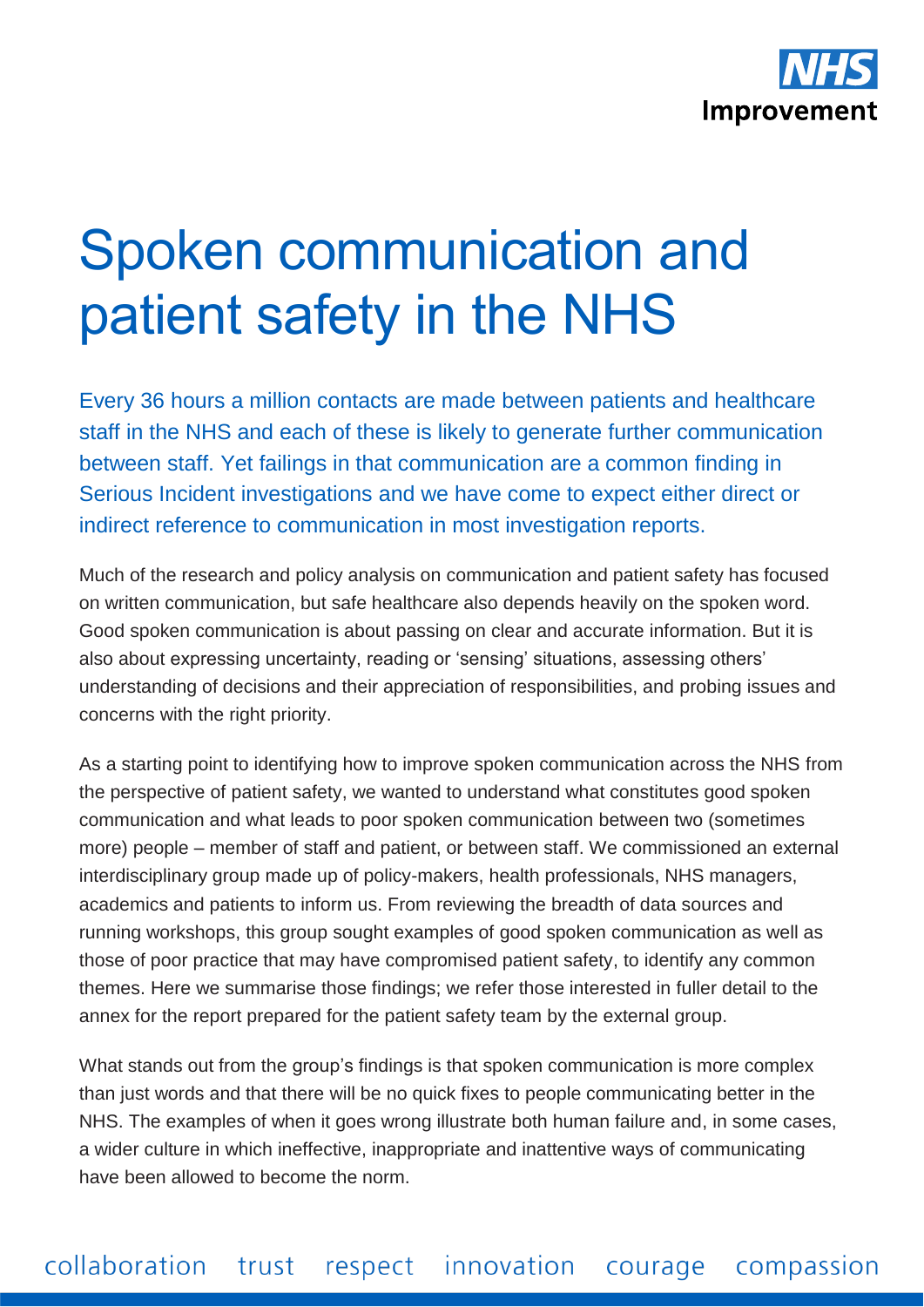We are now considering a second phase of work, involving clinical and non-clinical NHS staff and those who train them, leaders of NHS organisations, national bodies, and patients and carers, to identify what we can do as a healthcare system to create the conditions and capability to make effective and safe spoken communication the norm throughout the NHS.

## **Potential areas for improvement**

The group identified six key areas where it may be appropriate to focus attention:

- **The communication environment.** The ideal environment provides adequate time, privacy and comfort. Clinicians and patients are relaxed and do not feel under pressure, and there are no distractions or interruptions.
- **Information exchange.** Spoken communication is effective when accurate and appropriate information is exchanged between the right people at the right time and all parties convey they have understood what was said.
- **Attitude and listening.** Effective communication is associated with: respect, commitment, positive regard, empathy, trust, receptivity, honesty and an ongoing and collaborative focus on care. People are better listeners in situations where there is adequate time, privacy and comfort, and when clinicians sound committed to the patient's care and emotionally attuned to the needs of patients, carers and staff.
- **Aligning and responding.** Two parties who are aligned share assumptions about what is appropriate behaviour, what information needs to be exchanged and how, and what words and phrases mean. For effective communication, they both need to recognise and adapt to each other's spoken and unspoken needs and expectations. This interpersonal adaptation is not a one-off 'check' but an ongoing process that enables the conversation to flow and evolve.
- **Creating the preconditions for effective communication within a team.** A team communicates effectively when there is an open, trusting and mutually respectful ethos, as well as psychological safety – that is, anyone in the team, however junior, feels confident to raise concerns or point out problems. If these conditions are met, safety concerns are more likely to be expressed and dealt with.
- **Communicating with specific groups.** Greater care needs to be taken when communicating with groups such as children and young people, people with problems understanding spoken English (eg limited English speakers, people with a hearing impairment, learning disabilities or cognitive impairment) and people who are distressed or have mental health conditions. These groups need extra time, along with a flexible, personalised, context-sensitive and holistic approach: one size does not fit all.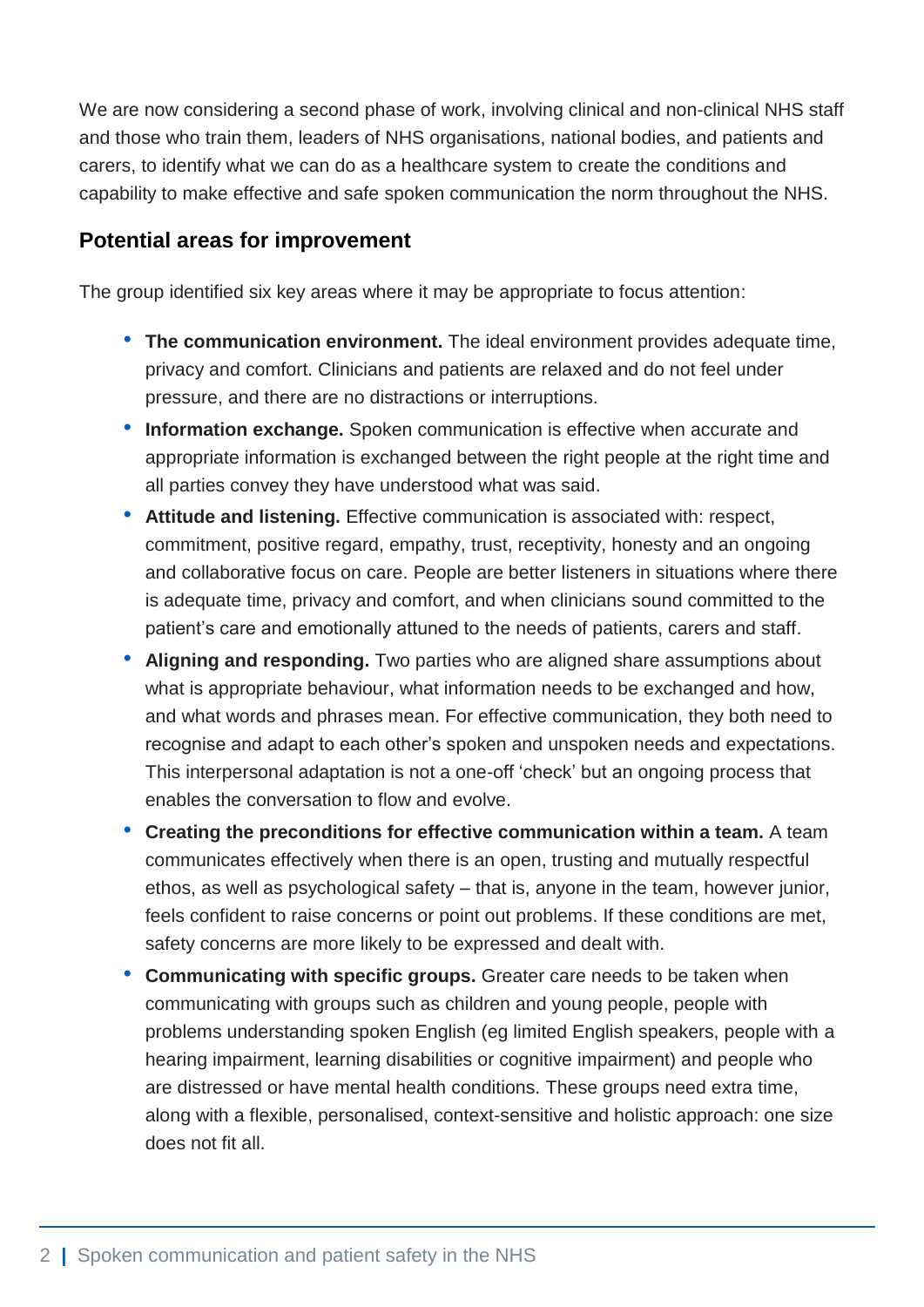## **The challenges are complex: solutions will not be simple**

These findings show that spoken communication should be thought of not merely as the transfer of information but as context-dependent social interaction that unfolds dynamically. It is influenced by the parties' roles, expectations and hierarchy, and by the pressure and distractions of a busy care environment. Much of it is subtle, fast-paced and situated. Thus, unsafe communication can be as much down to the wrong tone of voice, dismissive body language or a lack of interest between two people, as it can be to the omission of specific items of information or the presentation of items in a confusing order that fails to prioritise. It is also true that in the millions of encounters involving spoken communication that occur in the NHS every day, staff, using a combination of human initiative, compassion and commitment, can and often do mitigate the time pressures, practical constraints and conflicting demands of a busy and fast-moving care environment.

Structured communication tools and checklists such as SBAR, which was designed to support clear and assertive exchange of essential information in emergency situations – situation (What is going on with the patient?)/background (What is the clinical background or context?)/assessment (What do I think the problem is?)/recommendation (What help do I need? What should we do to correct the problem?), may help in specific circumstances but imposing an artificial structure on spoken communication may have adverse consequences.

The reviewed communication examples included problems such as excessive use of jargon and acronyms for which relatively straightforward solutions already exist or can be developed and implemented relatively quickly. But the group also identified those that are more complex and likely to be ingrained and have many causes: for example, expression of dismissive attitudes, lack of psychological safety in multidisciplinary teams, extended misunderstandings, lack of commitment to resolving complex situations, and 'tribalism' among professional groups; such problems are unlikely to be amenable to quick, simple fixes or standardised solutions.

Because of the complexity and social embeddedness of spoken communication, there will be few mechanistic or universal solutions to poor communication (in other words, good spoken communication cannot be 'scripted'). Rather, the group proposes that development of interventions to improve spoken communication takes note of the three linked tensions that emerged from its review. These are between:

- the ideal communication environment and the reality of where conversations are held in the NHS
- a narrow definition of good communication (exchange of precise, accurate and relevant information) and a broader definition (a social, emotional and cultural act requiring situational awareness, emotional engagement and reflection)